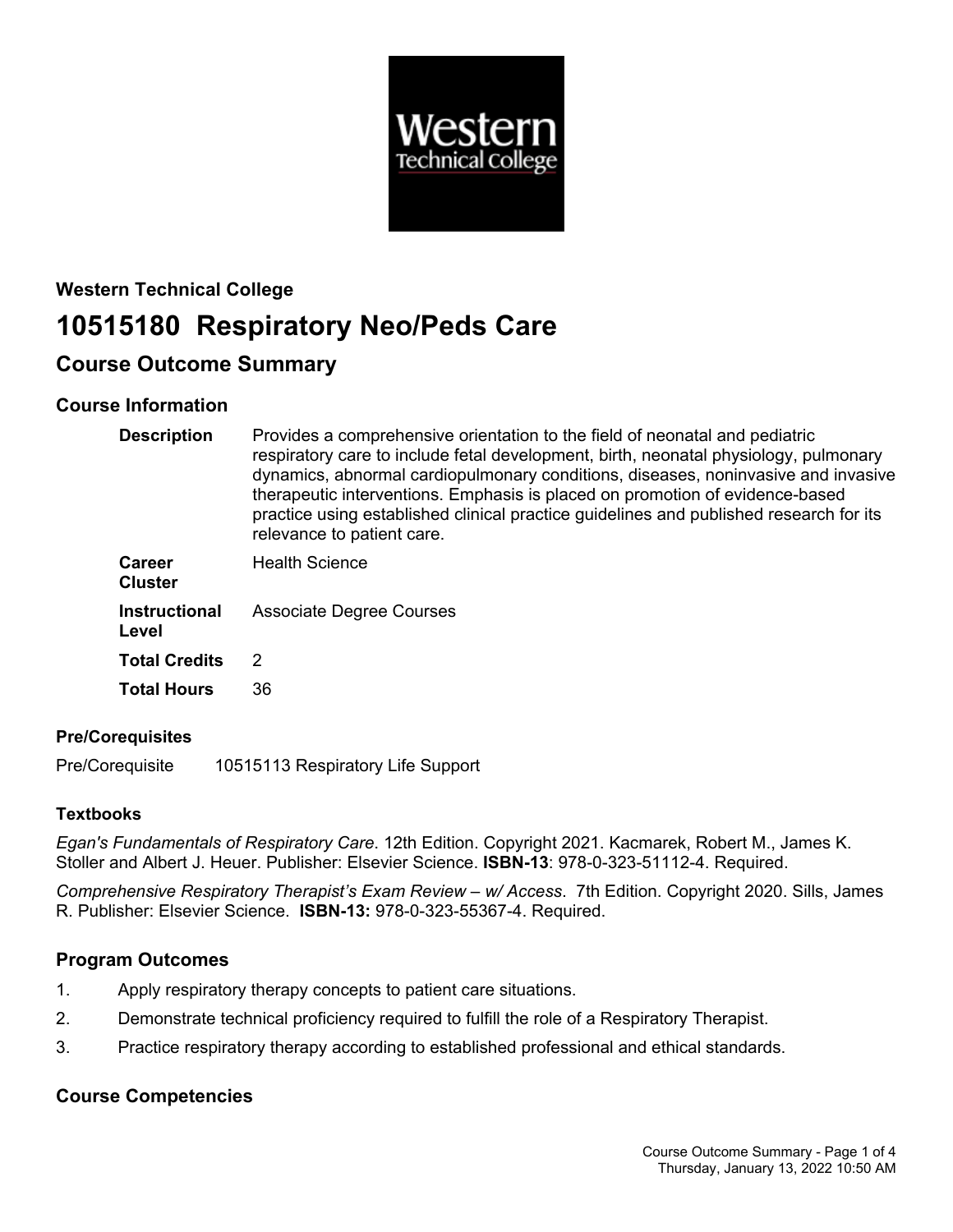# **1. Summarize cardiopulmonary development (conception through maturity)**

**Assessment Strategies**

1.1. by answering questions about the concepts that support this competency (format may be oral, written, or graphic)

# **Criteria**

*Your performance will be successful when:*

- 1.1. you draw and label the anatomy of fetal circulation.
- 1.2. you relate stages of fetal development to extra-uterine morbidity and mortality
- 1.3. you relate stages of development to the development of major organ systems
- 1.4. you interpret fetal lung maturity indicators

# **Learning Objectives**

- 1.a. fetal circulation
- 1.b. Diagram fetal circulation
- 1.c. Explain the importance of surface tension and surface active agents
- 1.d. Correlate surfactant production to fetal health
- 1.e. Describe fetal lung fluid components
- 1.f. Explain the development of the cardiopulmonary system
- 1.g. Describe the development of the placenta and the umbilicus
- 1.h. Identify amniotic fluid volumes

# **2. Differentiate cardiopulmonary diseases/disorders of the neonatal/pediatric patient**

## **Assessment Strategies**

- 2.1. by preparing a written response to a case study
- 2.2. by answering questions about the concepts that support this competency (format may be oral, written, or graphic)

## **Criteria**

*Your performance will be successful when:*

- 2.1. you identify the signs and symptoms, etiology, pathogenesis, and treatment of neonatal cardiopulmonary disorders such as IRDS, meconium aspiration, congenital cardiopulmonary anomalies
- 2.2. you identify the signs and symptoms, etiology, pathogenesis, and treatment of pediatric cardiopulmonary disorders such as epiglottitis, croup, asthma, bronchiolitis/RSV, cystic fibrosis

## **Learning Objectives**

- 2.a. Identify the signs and symptoms, etiology, pathogenesis, and treatment of neonatal cardiopulmonary disorders
- 2.b. Differentiate treatment based on the signs and symptoms, etiology, pathogenesis, of neonatal cardiopulmonary disorders
- 2.c. Identify the signs and symptoms, etiology, pathogenesis, and treatment of neonatal cardiopulmonary disorders
- 2.d. Develop a care plan for the neonatal/pediatric respiratory care patient
- 2.e. Differentiate treatment based on the signs and symptoms, etiology, pathogenesis, of neonatal cardiopulmonary disorders

# **3. Develop a therapeutic care plan for the neonatal/pediatric patient**

## **Assessment Strategies**

3.1. through the development of a care plan given a case study or scenario

## **Criteria**

## *Your performance will be successful when:*

- 3.1. care plan includes interpretation of assessment
- 3.2. care plan includes modification of therapies to the neonatal/pediatric patient such as bronchial hygiene, oxygen, humidity and aerosol therapy
- 3.3. care plan includes recommendation of further therapeutic interventions such as CPAP, surfactant, NO, ECMO
- 3.4. care plan includes calculation of drug dosages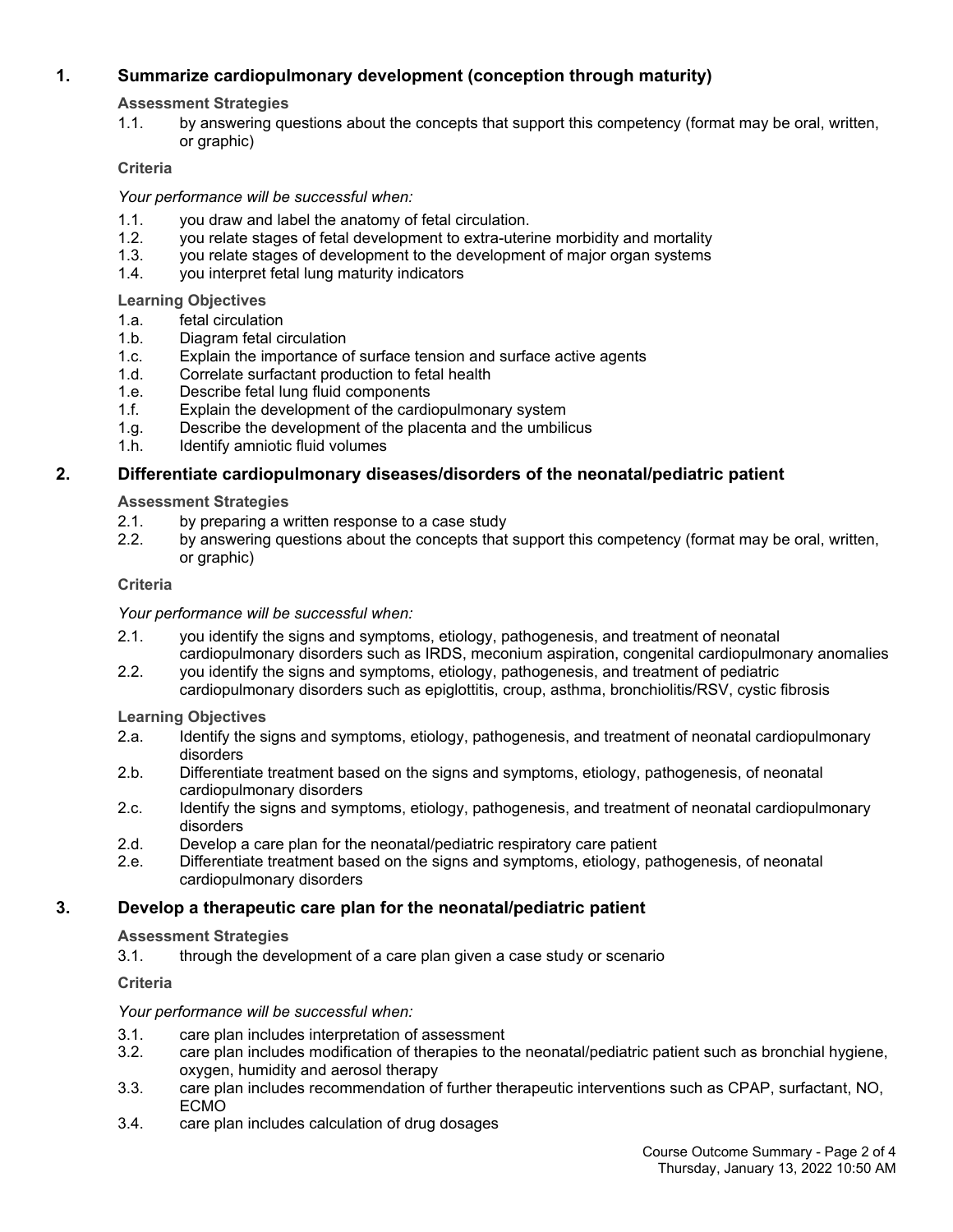**Learning Objectives**

- 3.a. Recommend therapy based on the patients disease state for the respiratory care plan
- 3.b. Perform an assessment of a neonatal/pediatric patient
- 3.c. Recommend therapeutic interventions both NPPV and Mechanical ventilation
- 3.d. Develop a care plan for a neonatal/pediatric patient

#### **4. Evaluate cardiopulmonary status of the neonatal/pediatric patient**

#### **Assessment Strategies**

- 4.1. by developing an analysis (format may be written or oral)
- 4.2. by answering questions about the concepts that support this competency (format may be oral, written, or graphic)
- 4.3. by preparing a written response to a case study

#### **Criteria**

#### *Your performance will be successful when:*

- 4.1. you calculate an APGAR score
- 4.2. you interpret an APGAR score, gestational age, etc.
- 4.3. you interpret cardiopulmonary assessment
- 4.4. you evaluate the transillumination of the neonatal patient
- 4.5. you evaluate non-invasive monitoring of oxygenation and ventilation
- 4.6. you evaluate invasive monitoring such as capillary blood gases, UAC, ABG, VBG

#### **Learning Objectives**

- 4.a. Evaluate a patient utilizing an APGAR
- 4.b. Explain the importance of the Dubowitz and Ballard assessments
- 4.c. Describe the physical signs used to determine gestational age
- 4.d. List the goals for an examination of the pediatric pulmonary system
- 4.e. Correlate diagnostic tools for evaluation of the cardiopulmonary system of the neonate 4.f. Perform non-invasive monitoring of the neonate
- Perform non-invasive monitoring of the neonate
- 4.g. Explain the role of capillary gases in the neonatal patient monitoring

## **5. Evaluate radiologic images of the chest**

#### **Assessment Strategies**

- 5.1. by answering questions about the concepts that support this competency (format may be oral, written, or graphic)
- 5.2. by labeling radiologic images of the neonatal/pediatric patient
- 5.3. by developing an analysis ( format written, oral ) of neonatal/pediatric radiologic images.

#### **Criteria**

#### *Your performance will be successful when:*

- 5.1. you identify anatomical structures on the neonatal/pediatric radiologic image.
- 5.2. you identify normal and abnormal characteristics of neonatal/pediatric radiologic images.
- 5.3. you correlate the neonatal/pediatric radiologic image to a clinical pathology.

#### **6. Apply principles of mechanical ventilation and airway management for the neonatal/pediatric patient**

#### **Assessment Strategies**

- 6.1. by identifying management of neonatal/pediatric mechanical ventilation( format may be written, oral)
- 6.2. by selecting appropriate airway and adjuncts for neonatal/pediatric airway application
- 6.3. by answering questions about the concepts that support this competency (format may be oral, written, or graphic)

#### **Criteria**

#### *Your performance will be successful when:*

- 6.1. you identify techniques to improve oxygenation and ventilation
- 6.2. you identify the clinical application of ventilatory support in the neonatal/pediatric patient
- 6.3. you compare and contrast adult, pediatric, and neonatal ventilatory modalities such as HFO and jet ventilator